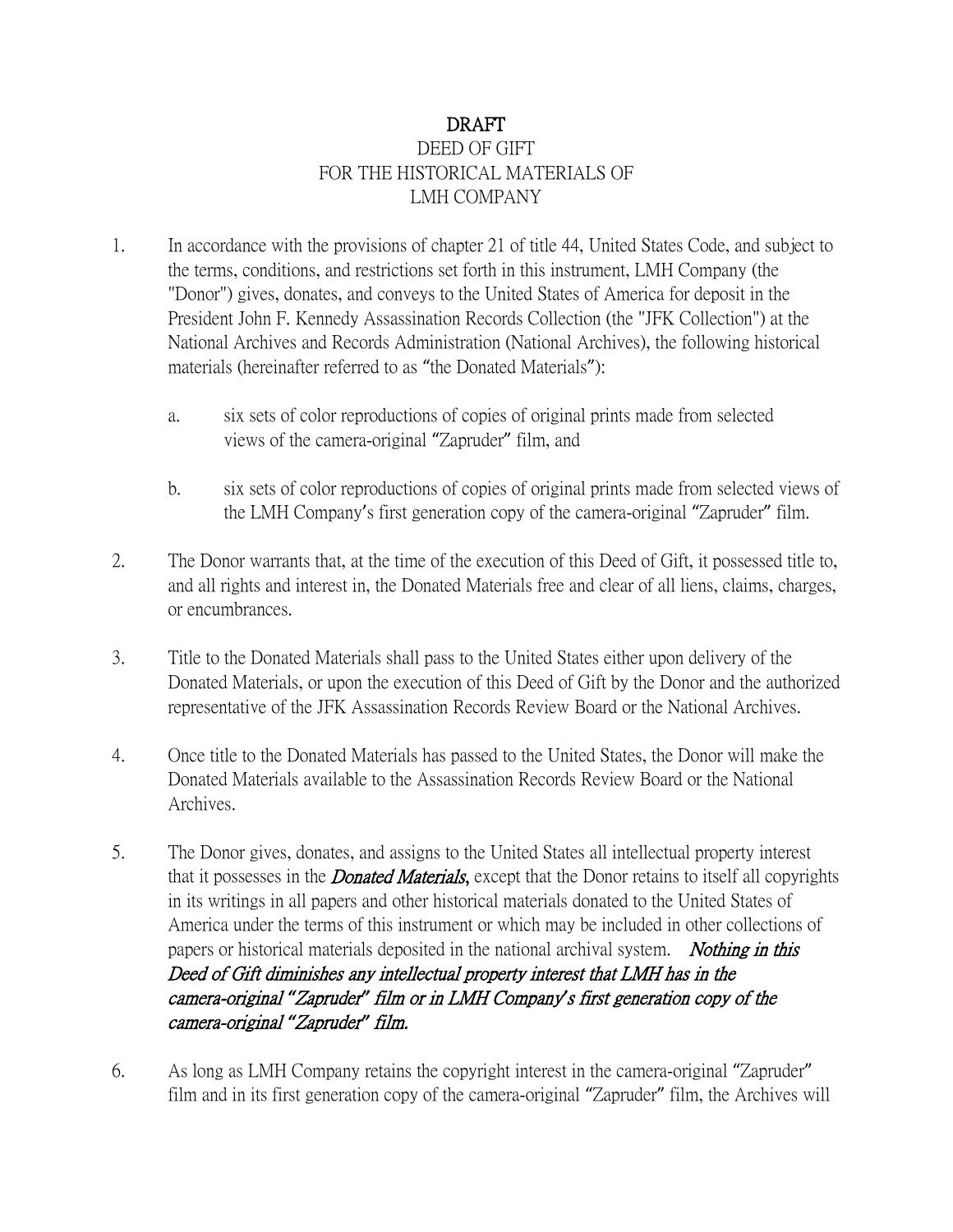not duplicate or reproduce the Donated Materials.

- 7. The Donor will lend the camera-original "Zapruder" film and its first generation copy of the camera-original "Zapruder" film to the JFK Assassination Records Review Board for the purpose of allowing the JFK Assassination Records Review Board to work with Eastman-Kodak to make the prints mentioned in paragraph 1. After the JFK Assassination Records Review Board and Eastman-Kodak make the prints mentioned in paragraph 1, the JFK Assassination Records Review Board will return the film to the control of the Donor. The purpose of this Deed of Gift is for the Donated Materials to be included in a report that will be created by Eastman Kodak Company for the JFK Assassination Records Review Board. (LMH Company will give Eastman Kodak a second set of the Donated Materials described in paragraph 1.)
- 8. The JFK Assassination Records Review Board will instruct the Archivist of the United States (the "Archivist") to add the Donated Materials to the JFK Collection in accordance with the provisions of title 44, United States Code, section 2107. (LMH Company will provide another set of prints to Eastman-Kodak.)
- 9. Once title to the Donated Materials passes to the United States and the Donated Materials are included in the JFK Collection, the Donor may freely examine them during the working hours of the depository at which they are being maintained.
- 10. The Donor may, upon request and from time to time, obtain reproductions of any or all of the Donated Materials. The Archivist, or his or her designee, shall determine at the time of each request whether reproductions are to be provided free of charge or, in the alternative, for a fee set in accordance with the provisions of chapter 21 of title 44, United States Code.
- 11. (a) It is the Donor's wish that the Donated Materials be made available for use by the public as soon after and to the fullest extent possible following their inclusion in the JFK Collection. For this reason, the Donor places no restrictions beyond those referenced in paragraph 6 on the use of the Donated Materials.
	- (b) The Archivist may, subject only to restrictions placed upon him by law or regulation, provide for the preservation, arrangement, repair and rehabilitation, description, exhibition, display, and servicing of the Donated Materials as may be needful or appropriate.
- 12. The JFK Assassination Records Review Board agrees that once it receives possession of the Donated Materials, it will promptly ship the Donated Materials to the National Archives for